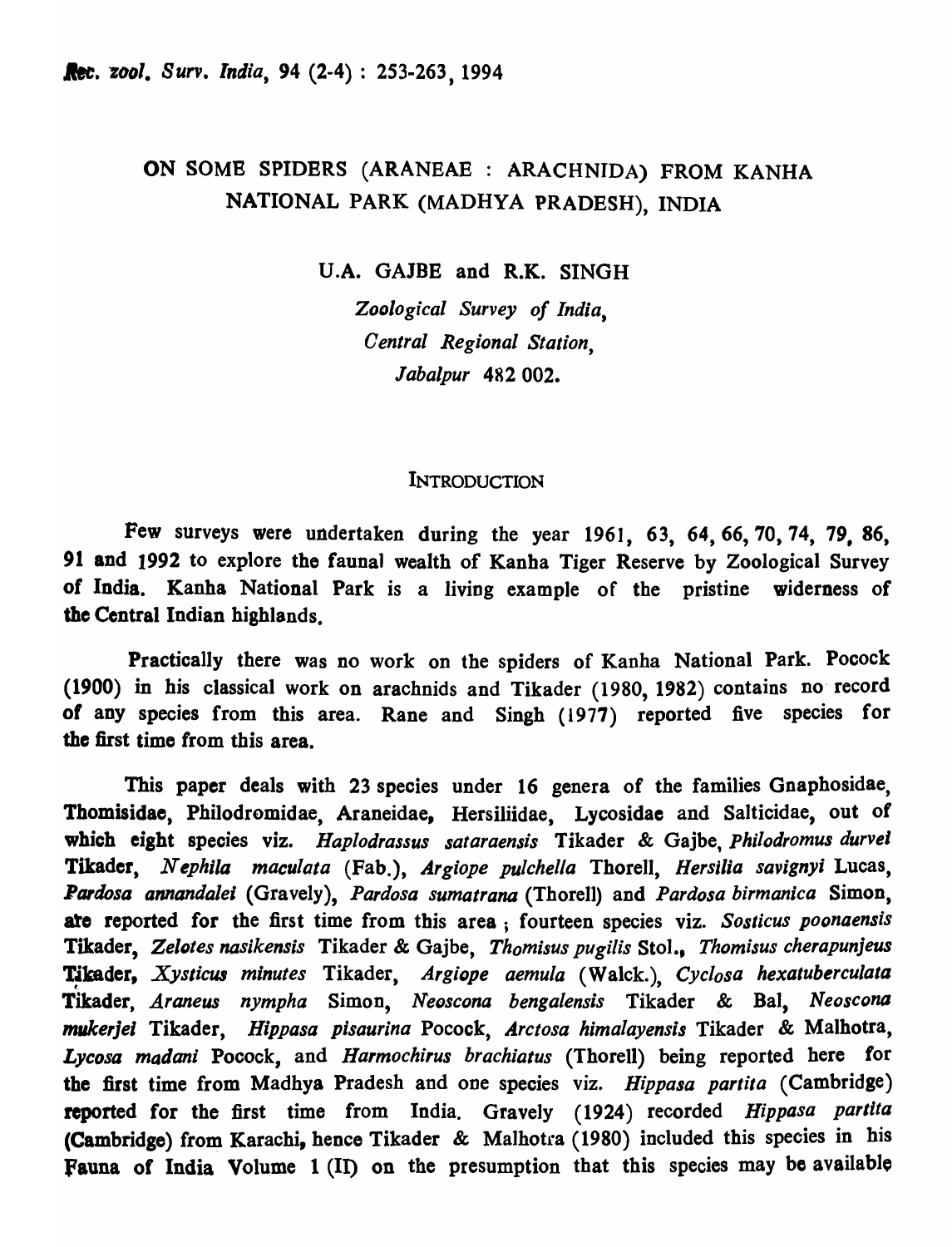in Gujarat and Rajasthan because there are some ecological affinities of Karachi with these regions.

# Family 1 : GNAPHOSIDAE

# 1. Sosticus poonaensis Tikader

1982. Sosticus poonaensis Tikader, *Fauna of India*, Spiders, 2 (2) :.440.

*Specimen examined*: 19, on the bank of Chubarinala, Kanha National Park, Mandla dist., coli. R. K. Singh, 28.11.1986 (Reg. No. A/1734). *Diltribution:* India: Maharashtra.

#### 2. Zelotes nasikensis Tikader & Gajbe

1976. Zelotes nasikensis Tikader & Gajbe, Proc. Indian Acad. Sci., 83 (3): 118.

*Specimen examined*: 1 ?, Khatia village, Kanha National Park, Mandla dist. coli. U. A. Gajbe, 16.6.1992 (Reg. No. *A/214S).* 

*Distribution:* India: Maharashtra.

#### 3. Haplodrassus sataraensis Tikader & Gajbe

*1977. Hapiodrassulsataraensis* Tikader &: Gajbe, R~c. *zool. Surv. India,* 73. (t-4): 70.

*Specimen examined*: 1 ?, Kanha forest range, Mandla dist., coll. R. K. Ghose, 19.1.1991 (Reg. No. A/2006). '

*Distribution*: India: Satara, Maharashtra ; Himachal Pradesh ; Madhya Pradesh ; Orissa i Rajasthan; Uttar Pradesh and Punjab.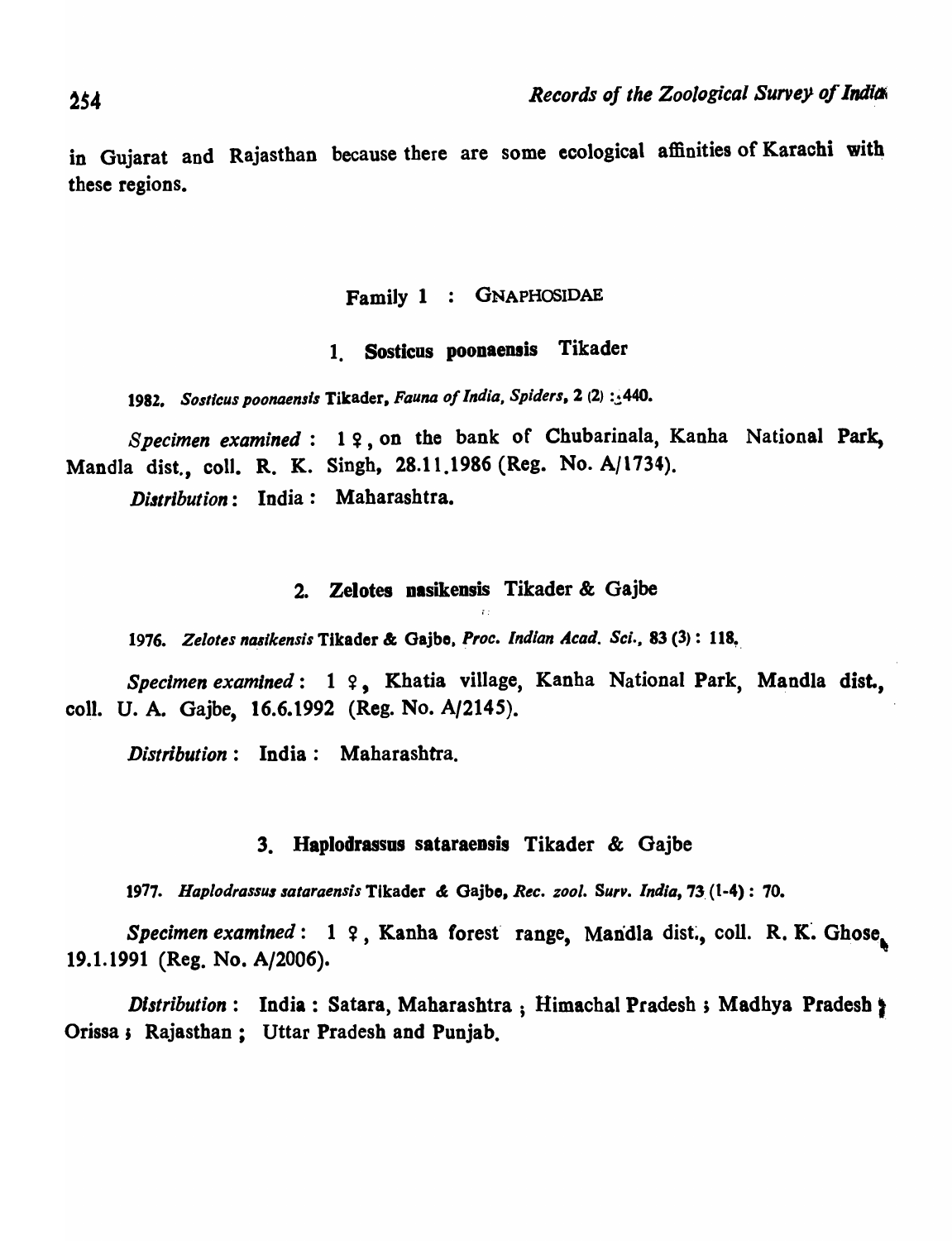# Family II : THOMISIDAE

#### 4. Tbomisus pogilis Stoliczka

*1869. Thomisus (Xysticus) (Sic)* pugi/;~ StoJiczka, J, A *sial. Soc. Beng.,* 38 : *22S.* 

*Specimen examined:* 1 ?, Subadult, F. R. House Mukki, Kanha forest range, Balaghat dist., coll. R. K. Ghose, 21.1.1991 (Reg. No. A/2004).

*Distribution*: India: West Bengal; Tamilnadu and Punjab. Elsewhere—Pakistan.

#### *s.* Tbomisus cberapuojeus Tikader

*1966. Thomisus chernpunjeus* Tikader, *Proc. Indian* A *cad. Sci.,* 64 (I) : 54.

Specimen examined: 1 ?, Khatia village, Kisli range, Kanha National Park, Mandla dist., coll. U. A. Gajbe, 16.6.1992 (Reg. No. A/2146). 19. Kanha forest range, Mandla dist., Coll. R. K. Ghose, 18.1.1991. (Reg. No. A/2166).

*Distribution:* India: Shillong, Meghalaya.

#### 6. Xysticus minutes Tikader

*1960. Xysticus minutes* Tikader, J. *Bombay nat. Hisl. Soc.,* 57 (1): 173.

*Specimen examined*: 19, Supkhar, Kanha National Park, Balaghat dist., coll. R. K. Singh, 1.12.1986 (Reg. No. A/1763).

*Distribution:* India: West Bengal; Maharashtra ; Megbalaya ; Gujarat.

#### Family III : PHILODROMIDAE

#### 7. PbiJodromos durvei Tikader

1980. Philodromus durvei Tikader, *Fauna of India*, *Spiders*, **1**(1): 204,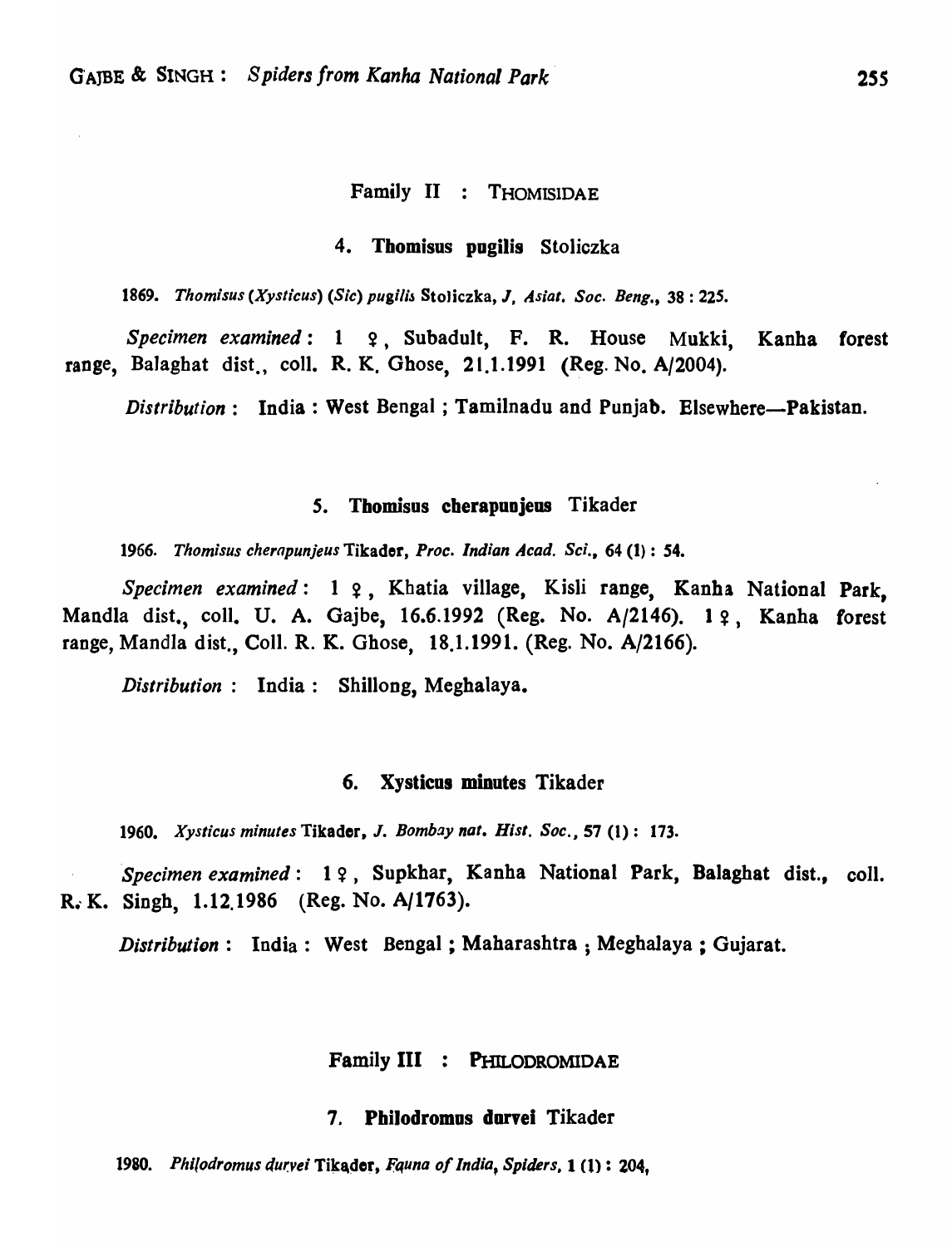*Specimen examined*: 13, Supkhar, Chilpura tank, Balaghat dist., coll. R. K. Singh, 1.12.1986 (Reg. No. A/1771).

*Distribution*: India: Jabalpur, Madhya Pradesh.

# Family IV : ARANEIDAE

#### 8. Nephila maculata (Fabricius)

*1793. Aranea maculata* Fabricius, *Enl. Sysl.,* 2 : 425.

*Specimen examined*: 19, Kisli near Silkum river Mandla dist., coll. R.K. Singb, 26.11.1986 (Reg. No. A/2007). 2  $99$ , Supkhar, Kanha National Park, Balaghat dist., coll. R.K. Singh, 1.12.1986 (Reg. No. A/2040).

*Distribution*: India: Tamilnadu; Karnataka; Uttar Pradesh; Madhya Pradesh; Assam ; Sikkim; West Bengal; Maharashtra: Gujarat; Andaman and Nicobar Islands. Elsewhere-Burma; Sri Lanka ; China; Australia; Malaysia; Japan & New Guinea.

# 9. Argiope aemula (Walckenaer).

*1842. Epeira aemula* Walckenaer, *Hisl. Nat. Ins. Apt.,* 2: 118.

*Specimen examined*: 6  $9$   $9$ , Around Forest rest house Mukki, Balaghat dist. ocll. R.K. Ghose, 24.1.1991 (Reg. No. A/2043).

*Distribution*: India : Tamilnadu; Maharashtra; West Bengal; Gujarat; Andaman and Nicobar Islands. Elsewhere-Sri Lanka; Burma; Indo- and Austro-Malayasia.

#### 10. Argiope polchella Thorell

1881. Argyope pulchella Thorell, *Annali. Mus. civ. Genova*, 17: 74.

*Specimen examined*:  $3 \varphi \varphi$ , Mukki, Balaghat dist., coll. R.K. Ghose, 24.1.1991 (Reg. No. A/2044).  $10 q q$ ,  $3d^2$ , Mukki forest range, Balaghat dist., coll. R. K. Ghose, 21.1.1991. (Reg. No. A/2045). 8 , Supkhar, Balaghat dist., coll. R. K.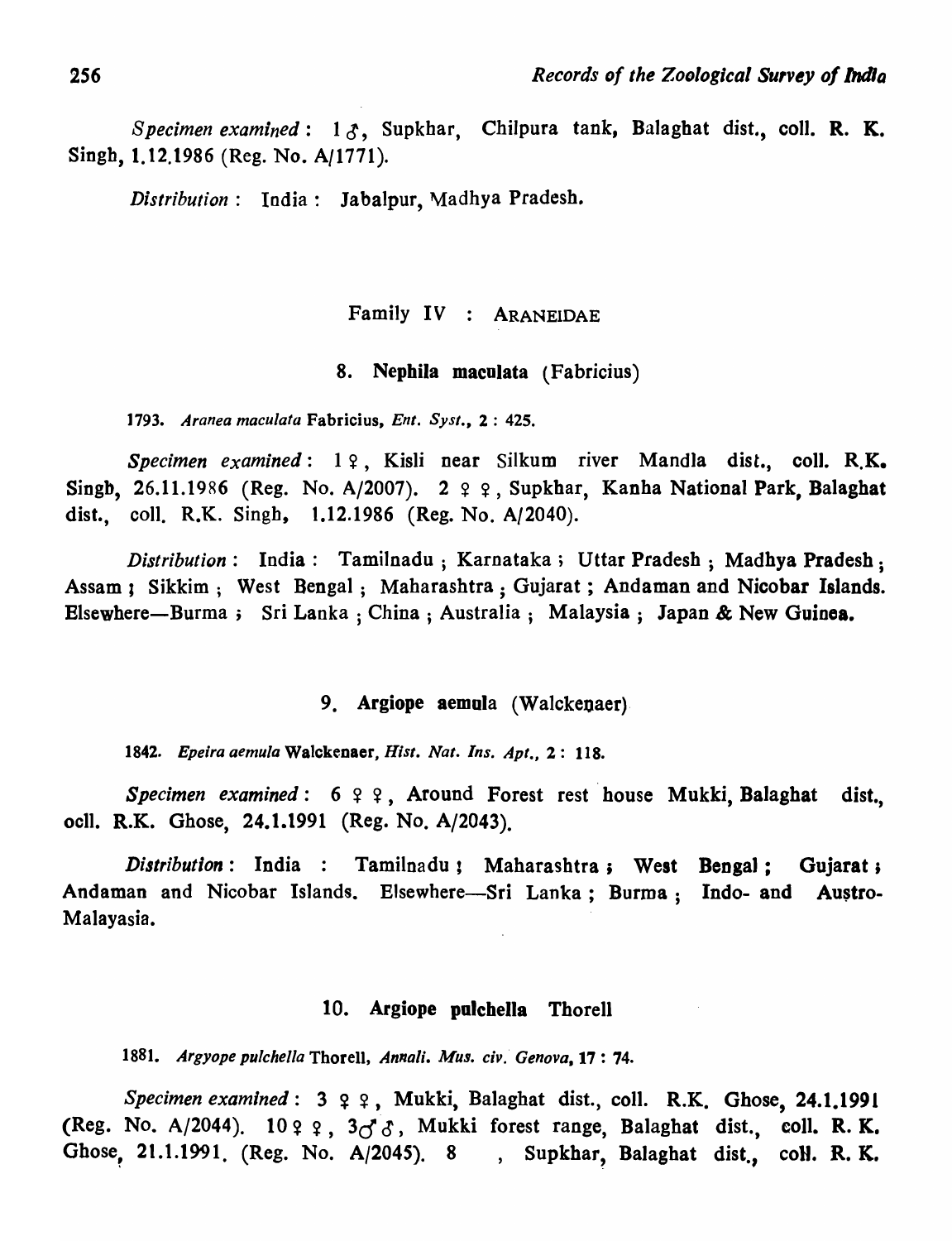Ghose, 30.1.1991 (Reg. No. A/2046). 5 ° °; On the bank of Banjar river, Mukki, Balaghat dist., coll. R. K. Ghose, 25.1.1991 (Reg. No. A/2047).  $4 \t9 \t9$ . Mukki, Balaghat dist., coll. R. K. Ghose, 23.1.1991 (Reg. No. A/2048). 1 2, Motinala, Balaghat dist., coll. R. K. Ghose, 4.2.1991 (Reg. No.  $A/2049$ ). 1  $9$ , Shrawantal, Mandla dist., coll R. K. Ghose, 16.1.1991 (Reg No. A/2050). 599, Kanha Rest House, Mandla Dist., coll. R. K. Ghose, 24.1.1991 (Reg. No. A/2102).  $2 \varphi$ , Mukki forest range, Balaghat dist., coll. R. K. Ghose, 24.1.1991 (Reg. No. A/2096).

*Distribution*: India: West Bengal: Madhya Pradesh: Orissa: Assam Maharashtra; Tamilnadu; Andaman and Nicobar Islands. Elsewhere—Burma; Malayn Peninsula.

#### 11. Cyclosa hexatuberculata Tikader

*1982. Cyclosa hexatuberculata* Tikader, *Fauna of India. Spiders,* 2 (1): 197.

*Specimen examined:*  $799, 288$ , Mukki, Balaghat dlst., coll. R. K. Ghose, 25.1.1991 (Reg. No. A/2104). 4 ? ?, Mukki, Balaghat dist., coll. R. K. Ghose. 24.1.1991 (Reg. No. A/2106).

*Distribution*: India: Poona; Maharashtra.

# 12. Araneus nympha Simon

1889. *Araneus nympha Simon, J. Aslat. Soc. Beng.*, **58**: 339.

Specimen examined: 1 ?, Mukki forest range, Balaghat dist., coll. R. K. Ghose, 23.1.1991 (Reg. No. A/2101).

Distribution: India: Himalaya. Elsewhere-Pakistan.

#### 13. Neoscona bengalensis Tikader  $\&$  Bal

*1981. Neoscona benga/ensis* Tikader & Bal, *Ree. zool. Surv. India, Oee. Pap.,* 24: *IS.* 

*Specimen examined*: 2 ? ?. Mukki forest range. Balaghat dist., coll. R. K. Ghose, 24.1.1991 (Reg. No. A/2097).  $1 \, \varphi$ , Mukki forest range, Balaghat dist., coll. R. K. Ghose, 21.1.1991 (Reg. No. A/2098). 1 ?, Mukki forest range, Balaghat dist,  $~$  coll. R. K. Ghose, 25.1.1991. (Reg. No. A/2099).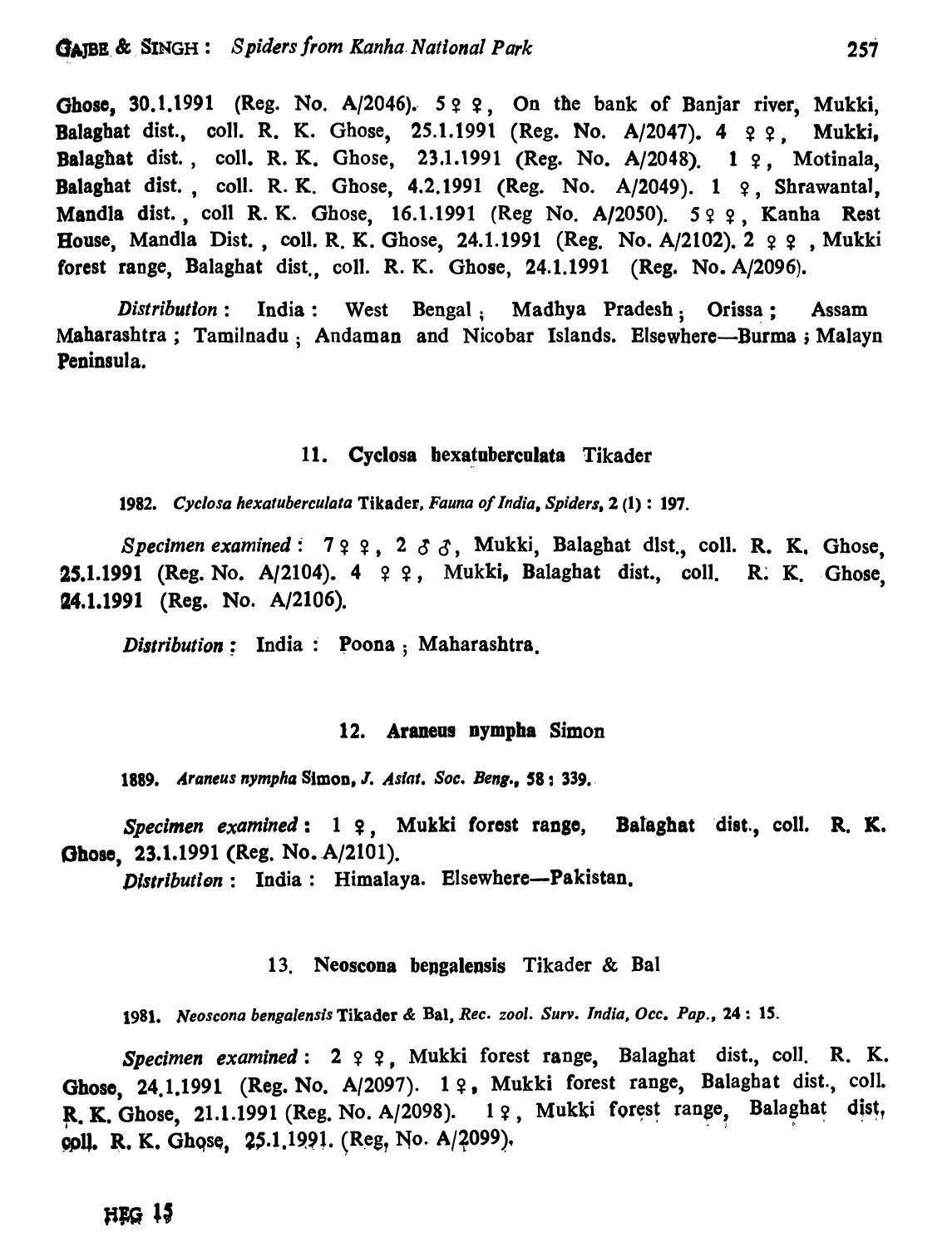*Disribution*: India: Calcutta, West Bengal.

#### 14. Neoscona mukerjei Tikader

*1980. Neoscona mukerJei* Tikader, *Proc. Indian A cad. Sci .•* 89 (3) : 247.

Specimen examined: 1  $\varphi$ , Supkhar, Balaghat dist., coll. R. K. Singh, 4.12.1986 (Reg. No. A/2100).

*Distribution:* India: Mabarashtra; West Bengal.

Family V ; HERSILUDAE

#### 15. Hersilia savignyi Lucas

*1836. Hersi/ia savignyi* Lucas. *Mag. Zoo/.,* 8: 10.

*Specimen examined:*  $7 \times 4$ ,  $4 \times 3$ , Banjar village, Balaghat dist., coll. R. K. Ghose, 25.1.1991 (Reg. No. A/1849). 11  $99, 333,$  Forest rest house, Mukki, Balaghat dist., coll. R. K. Ghose, 21.1.1991 (Reg. No. A/1850). 4  $\varphi$   $\varphi$ . 1  $\delta$ , Mukki, Balaghat dist., coll. R. K. Ghose, 23.1.1991 (Reg. No. A/1851). 8 9 9, 1  $\delta$ , Mukki, Balaghat dist., coll. R. K. Ghose, 24.1.1991 (Reg. No. A/1852). 19, Kanha rest house, Mandla dist., coll. R. K. Ghose, 24.1.1991 (Reg. No. A/1853).  $4 \t9 \t9$ , Mukki, Balaghat dist., coli. R. K. Gbose, 23.1.1991 (Reg. No. *A/200S).* 

*Distribution*: India: Tamilnadu; Karnataka; Bihar; Maharashtra; Uttar Pradesh; West Bengal; Assam; Orissa; Madhya Pradesh. Elsewhere-Sri Lanka; Burma; Pakistan.

#### Family VI : LYCOSIDAE

#### 16. Hippasa pisauriaa Pocock

*1900. Hippasa pisaurina* Pocock, *Fauna Brit. India,* Arach.~ : 250.

Specimen examined: 1 9, Mukki, Balaghat dist., coll. R. K. Ghose, 24,1.1991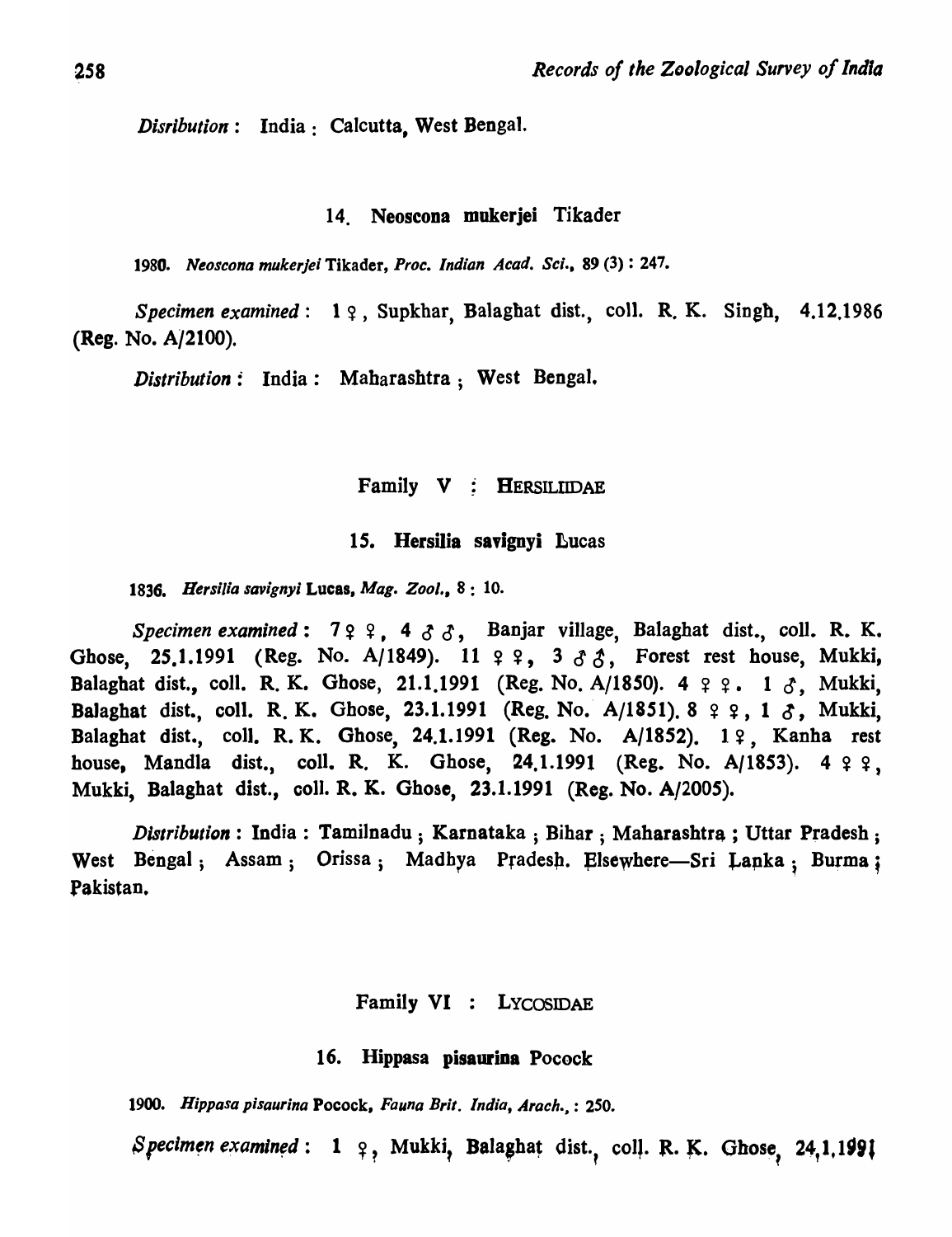(Reg. No. A/2152). 1 ?, Kanha, Mandla dist., coll. R. K. Ghose, 15.1.1991 (Reg. No. A/2153). 1 ?, Around forest rest house, Mukki, Balaghat dist., coll. R.K. Ghose, 23.1.1991 (Reg. No. *A/21S4).* 

*Distribution:* India: Maharashtra; Karnataka; Bihar; Gujarat. Elsewhere-Pakistan; Iraq.

# 17. Hippasa partita (Cambridge)

1876. Trochosa partita Cambridge, Proc. Zool. Soc., : 541.

*Specimen examined*: 2  $\varphi$   $\varphi$ , Supkhar, Balaghat dist., coll. R. K. Ghose, 31.1.1991 (Reg. No. A/2177).

*Distribution*: Alexandria; Egypt; Arabia; Central Asia and Pakistan.

18. Pardosa annandalei (Gravely)

*1924. Lycosa annandale;* Gravely~ *Rec. Indian Mus.,* 26 : 606.

*Specimen examined*:  $29$   $9$   $13$ , Khatia village, Mandla dist., coll. U.A. Gajbe 16.6.1992 (Reg. No. A/2151). 2 º º, 1  $\delta$ , Kanha forest range, Mandla dist., coll. R. K. Ghose, 18.1.91 (Reg. No. A/218l).

*Distribution:* India: Kerala; Maharashtra; Karnataka; Andhra Pradesh; Tamilnadu: Madhya Pradesh; Bihar; West Bengal; Manipur; Assam; Gujarat. Elsewhere-Bangladesh; Burma & Pakistan.

### 19. Pardosa sumatrana (Thorell)

*1890. Lycosa sumatrana* Thorell. *Ann. MUI. Store nat. Gen()va,* 30: 136.

*Specimen examined:*  $5 \t9 \t9$ ,  $2 \t8 \t3$ , Motinala, Mandla dist., coll. R. K. Ghose, 1.2.1991 (Reg. No. A/2747).  $3 \t9 \t9$ ,  $1 \t{3}$ , Supkhar, Balaghat dist., coll. R. K. Singh, 1.12.1986 (Reg. No. A/2148).  $7 \t9 \t9$ ,  $4 \t5 \t3$ , Forest rest house, Mukki, Balaghat dist., coll. R. K. Ghose, 21.1.1991 (Reg. No. A/2168). 6  $9$   $9$ , 1  $8$ . Kopedabari, Mandla dist., coll. U.A. Gajbe, 16.6.1992 (Reg. No. A/2169). 14 ? ?, 1  $\sigma$ . Menhar nala, Kanha. Mandla dist., coll. R. K. Singh, 28.11.1986 (Reg. No. A/2170). 1  $\varphi$ , 1 $\varphi$ , Kanha forest range, Mandla dist., coll. R. K. Ghose, 18.1.1991 (Reg. No. A/2171).

*Distribution*: India: Kerala; Tamilnadu; Andhra Pradesh; Maharashtra; Assam; Tripara; Rajasthan; Gujarat; Madhya Pradesh; Arunachal Pradesh; Nicobar Islands; Nepal Valley; Eastern Himalayas. Elsewhere-Bangladesh; Sumatra; Sri Lanka.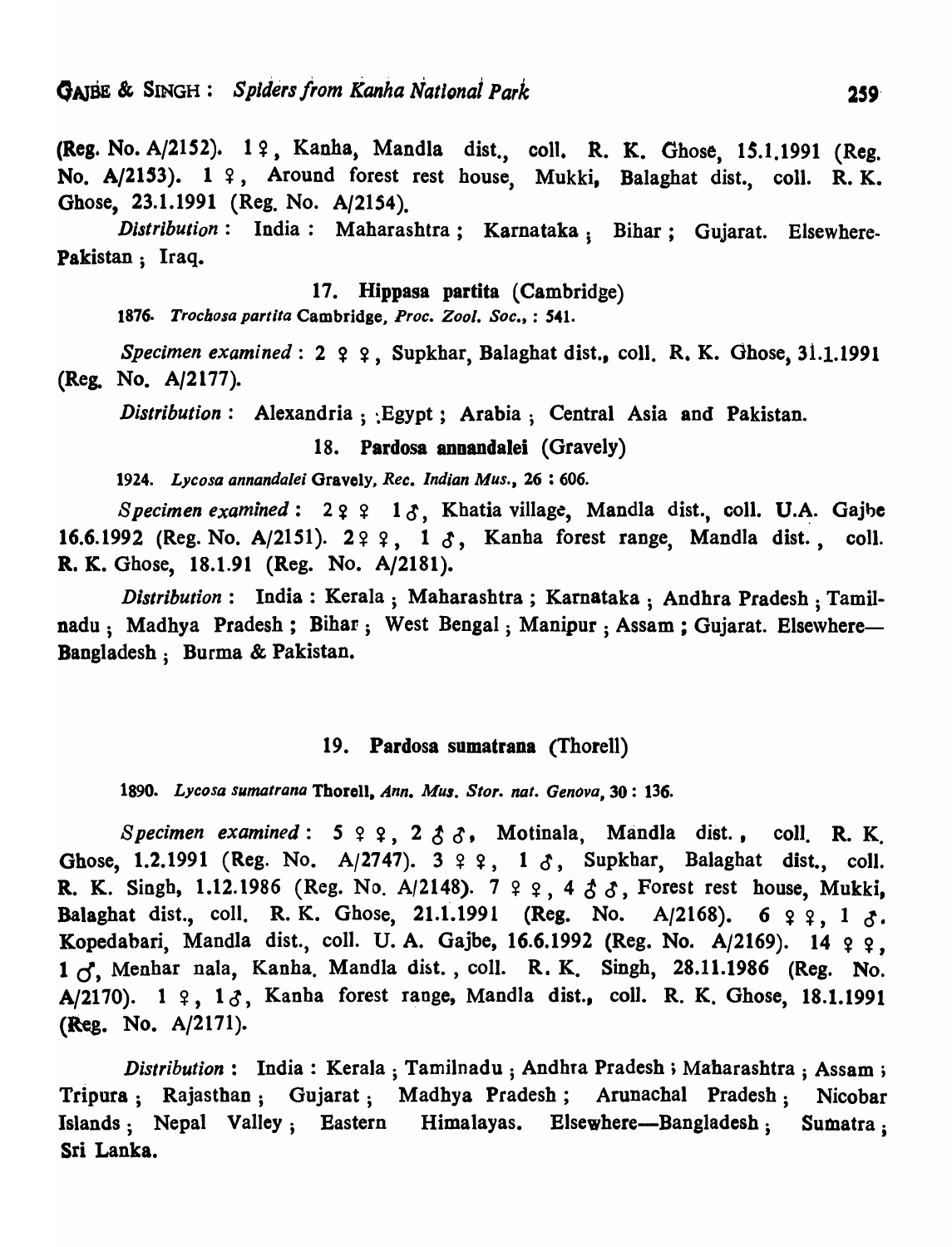#### 20. Pardosa birmanica Simon

*1884. Pardosa birmanica* Simon, *Ann. Mus. civ. Store nal. Genova,* 20 : 333.

*Specimen examined*:  $699, 333$ , Kisli near Sulkum river, Mandla dist, coll. R. K. Singh, 26.11.1986 (Reg. No. A/2172).  $899, 533,$  Motinala, Mandla dist., coll. R. K. Ghose, 1.2.1991 (Reg. No. A/2149). 1 ?. Mukki, Balaghat dist., coll. R. K. Ghose, 24.1.1991 (Reg. No. A/2150). 19, Shravantal, Mandla dist., coll. U. A. Gajbe, 14.6.1992 (Reg. No. A/2174).  $1 \t9$ ,  $10$ , Banjar valley near Mukki, Balaghat dist., coll. R. K. Ghose  $25,1.1991$ . (Reg. No. A/2175). 1  $9$ . Shravantal, Mandla dist., coil. U. A. Gajbe, 14.6.1992 (Reg. No. A/2180A).

*Distribution:* India: Maharashtra ; Punjab; West Bengal; Orissa; Uttar Pradesh; Meghalaya; Bihar; Tamilnadu; Andhra Pradesh. Elsewhere—Burma; Java and Pakistan.

# 21. Arctosa himalayensis Tikader & Malhotra

*1980. Arctosa himalayensis* Tikader & Malhotra, *Fauna o/India, Spiders,* 1 (2): 369.

*Specimen examined*:  $3 \times 2$ ,  $1 \times 5$ , Kisli near Sulkum river, Mandla dist., coll. R. K. Singh, 26.10.1986 (Reg. No. A/2178).  $3 \t9 \t9$ ,  $2 \t{3} \t{3}$ , Shravantal, Mandla dist. coli. U. A. Gajbe, 14.6.92 (Reg. No. A/2179).

*Distributiion:* India: Dehradun, Uttar Pradesh.

#### 22. Lycosa madani Pocock

*1901. Lycosa madan;* Pocock, J. *Bombay nat. Hisl. Soc.,* 13 (3) : 486.

Specimen examined: 1 ?, Shravantal, Mandla dist., coll. U. A. Gajbe. 14.6.1992 (Reg. No. A/2176).

*Distribution* : India: Mabarashtra; Kerala; Karnataka; Andhra Pradesh;' Orissa ; Bihar.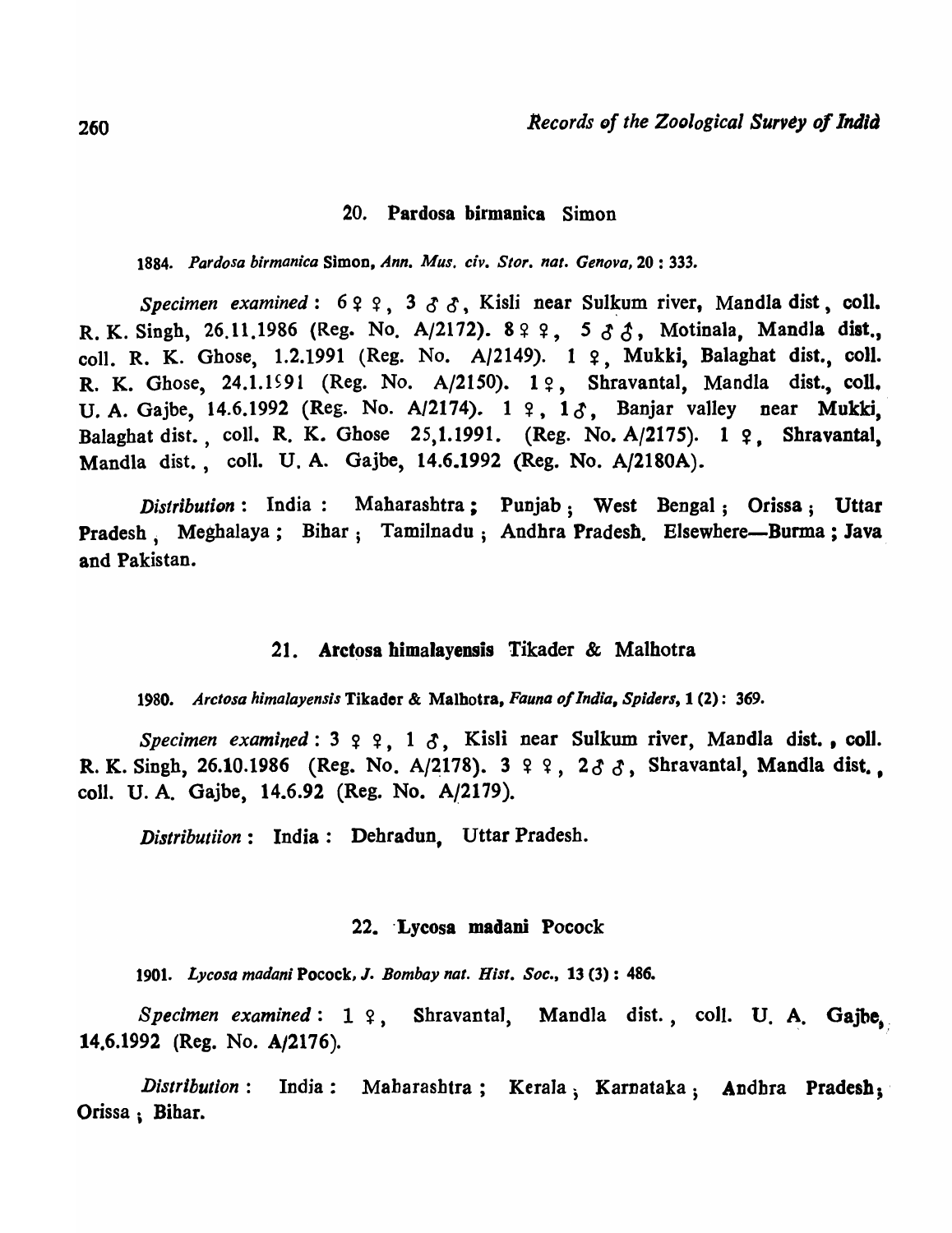# Family VII. : SALTICIDAE

#### 23. Harmochirus brachiatus (Thorell)

1877. Ballus brachiatus Thorell, Ann. Mus. Stor. nat. Genova. 10: 626.

Specimen examined: 13, Banjar valley, Balaghat dist., coll. R. K. Singh, 30.11~1986. (Reg. No. A/2107)

*Distribution*: India: Poona, Maharashtra, Elsewhere-Japan; Pacific Islands and Indochina.

#### **SUMMARY**

This paper deals with 23 species under 16 genera of which one species is recorded for the first time from India, fourteen species reported for the first time from Madhya Pradesh and eight species are reported for the first time from Kanha National Park, Madhya Pradesh.

#### ACKNOWLEDGEMENTS

We are grateful to the Director, Zoological Survey of India, Calcutta for necessary facilities. We are thankful to Shri A. K. Gupta. Library and Information Assistant for typing the manuscript.

#### **REFERENCES**

- Cambridge, O. P. 1876. Catalogue of a collection of spiders made in Egypt witb descripton of new species and Characters of a new genus. *Proc. Zool. Soc.*, *Lond.,* 1876 : 541-630.
- Gravely, F. H. 1924. Some Indian spiders of the family Lycosidae. *Rec. Indian Mus.,* 26: 587-613.
- Pocock, R. I. 1900. *Fauna of British India, Arachnida*, London, : 1-279.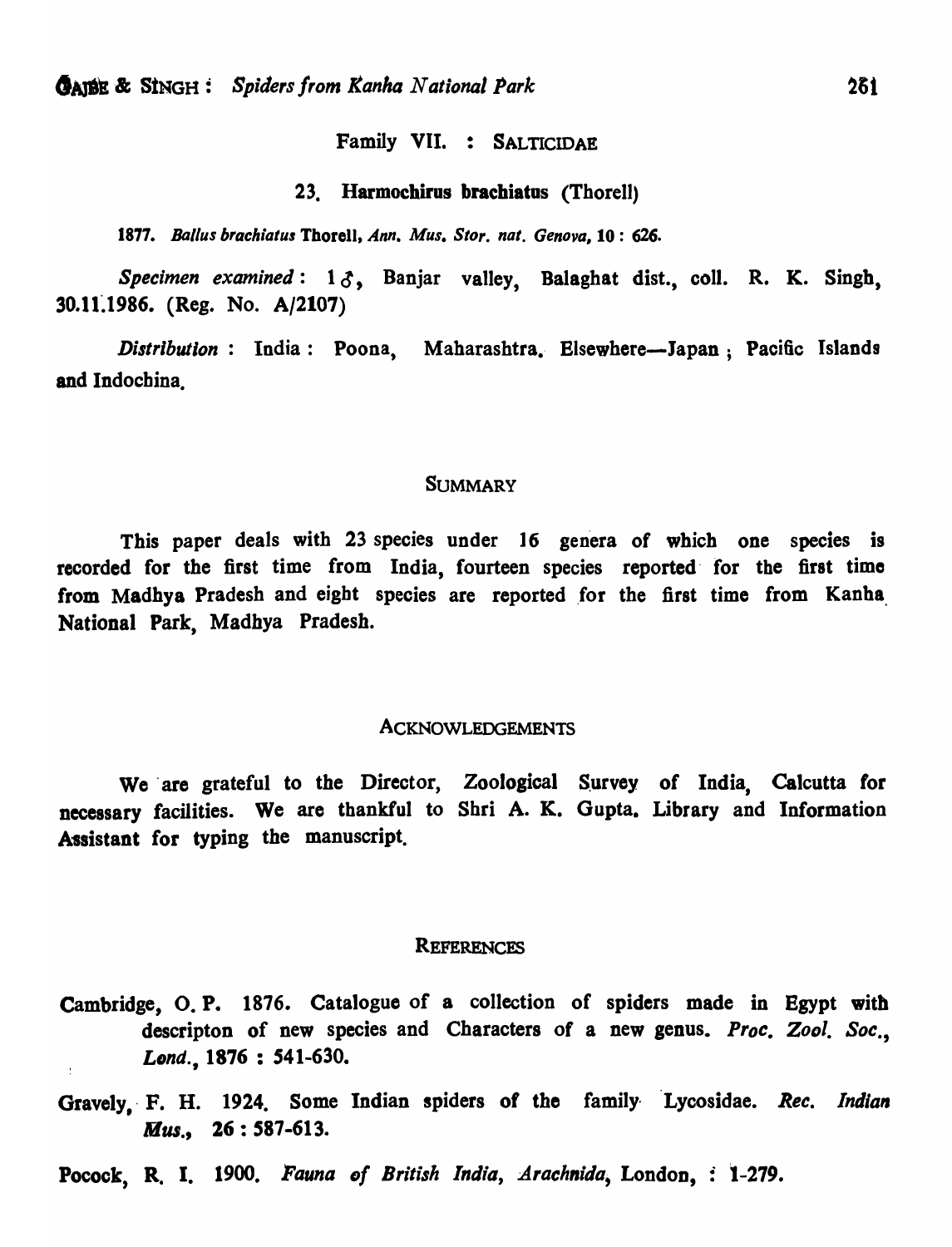- Pocock, R. I. 1901. Descriptions of some new species of spiders from British India. J. Bombay nat. Hist. Soc., 13: 478-498.
- Rane, P. D. and Singh, R. K. 1977. Spiders (Arachnida: Araneida) from Kanha National Park, M. P., India. *Newsl. zool. Surv. India*, 3(2) : 84.
- Simon, E. 1884. Arachnides recueillis en Birmanie par M. le chevalier J. B. Commotto et appartenant au Musee civique d'histoire naturelle de Genes. *Annali Mus. civ. Genova, 20:325-372.*
- Simon. E. 1889. Etude sur Ies Arachnoides de I'Himalaya recuellis par M M Oldham et Wood-Mason. J. Asiat. Soc. Beng., 58 : 334-344.
- Stoliczka, F. 1869. Contribution towards the knowledge of Indian Arachnoidae. J. *Asiat. Soc. Bengal, 38*  201-251.
- Thorell, T. 1877. Studi sui :Ragni Malesi e Papuani, Part I. *Annali Mus. eiv. Genova,* 10 : 341-634.
- Thorell, T. 1881. Studi sui Ragni Malesi e Papuani, Part III. *Annal' Mus.clv. Genova,* 17: *1-720.*
- Thorell, T. *1890.* Studi sui Ragni Malesi e Papuani, Part IV. *Annali Mus. dv. Genova,* 28 : 1·419.
- Tikader, B. K. 1960. On some new species of spider (Arachnida) of the family Thomisidae from India. J. *Bombay nat. Hist. Soc.*, 57(1): 173-183.
- Tikader, B. K. 1966. Studies on some crab-Spiders (Family: Thomisidae) from Khasi and Jaintia Hills, Assam, India. Proc. Indian . Acad. Sci., 64 (1) ;  $53 - 61.$
- Tikader, B. K. & Gajbe, U. A. 1976. Studies on some spider of the genus Zelotes Gistel from India (Family: Gnaphosidae). Proc. *Indian Acad*. Sci.,  $83(3): 109-122.$
- Tikader, B. K. & Gajbe, U. A. 1977. Taxonomic studies on some spiders of the genera *Drassodes* Westring, *Haplodrassus* Chamberlin, *Geodrassus* Chamberlin and *Nodocion* Chamberlin (Family Gnaphosidae) from India. *Rec. zool. Surv. India*,. 73 (1-4) : 63-76.
- Tikader, B. K. 1980. The Fauna of India, Spiders, 1(1): 1-247.